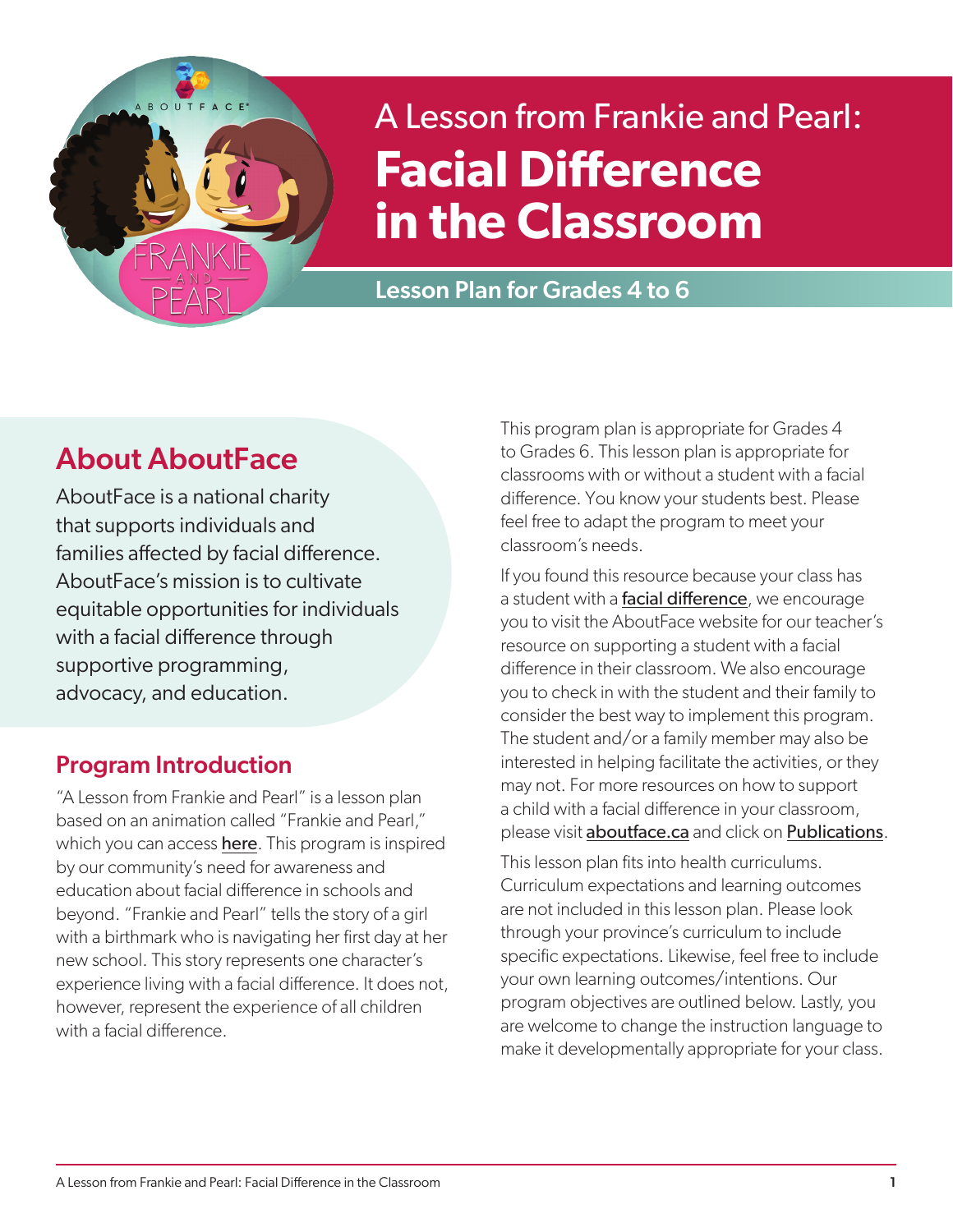# Program Objectives

The 2020 AboutFace survey shows that 82.14% of family members of people living with a facial difference have concerns about their "child/family member being bullied/teased at school." As well, 67.86% of family members expressed concern about a "lack of understanding of differences from teachers, school staff, recreational coaches and staff, etc." In line with AboutFace's mission, this program has the following aims:

- **1** Raise awareness and acceptance of facial differences in schools.
- **2** Encourage schools and teachers to include facial difference as part of conversations and lessons about diversity and inclusion.
- **3** Normalize differences (facial differences or otherwise).

# Creating a Safe Space

AboutFace would like to acknowledge that by reaching out and using this resource, you are already making your classroom a safer place. Also, you will have been working to create a safe space in your classroom well before turning to this program. You may know that talking about topics related to diversity and inclusion may make people feel vulnerable and/or may trigger a variety of emotions. Lessons like this are created to challenge our personal assumptions and popular world views. You can never fully know each of your student's life experiences, so it is important to create a safe space for your students to feel respected and valued and to act as their authentic selves without fear of being judged. A safe space offers an opportunity for students to grow, take risks, ask questions, and respectfully work through conflicts.

### Here are some tips on creating a safe space before your class engages with this program:

- Remind students about your classroom rules.
- Remind your class to respect each other and their right to privacy. Sharing vulnerable information with people is a gift that needs to be respected. Remind students that any stories told in this space should not be shared outside the classroom.
- Be mindful of your language. Remember that the words you use as a teacher have power. How you talk about facial difference and the words you use matter. How you talk about this topic will directly influence how your students will speak about it in the future.
	- o Aside from person-first language (see below for more), be aware of microaggressions in your language, such as "you're really smart for someone with a facial difference" or "you have a really nice smile for someone with a cleft lip." While these may seem like compliments, they paint individuals as others and continue to push the narrative that they are less than others.
- When a student is sharing, encourage them to use "I" statements.
- Ensure language and tone are non-judgemental when talking about different points of view.
- Respect a student's choice not to share.
- Remind yourself and your students to keep an open mind to different points of view, challenge your thinking, and keep your biases aside.

This program is structured to help build a safe space for your students. Note that your students may be curious about the characters in the story or just about facial differences in general, and that is ok. Students should feel welcome to ask questions. Curiosity is ok because it shows students are interested and seeking understanding.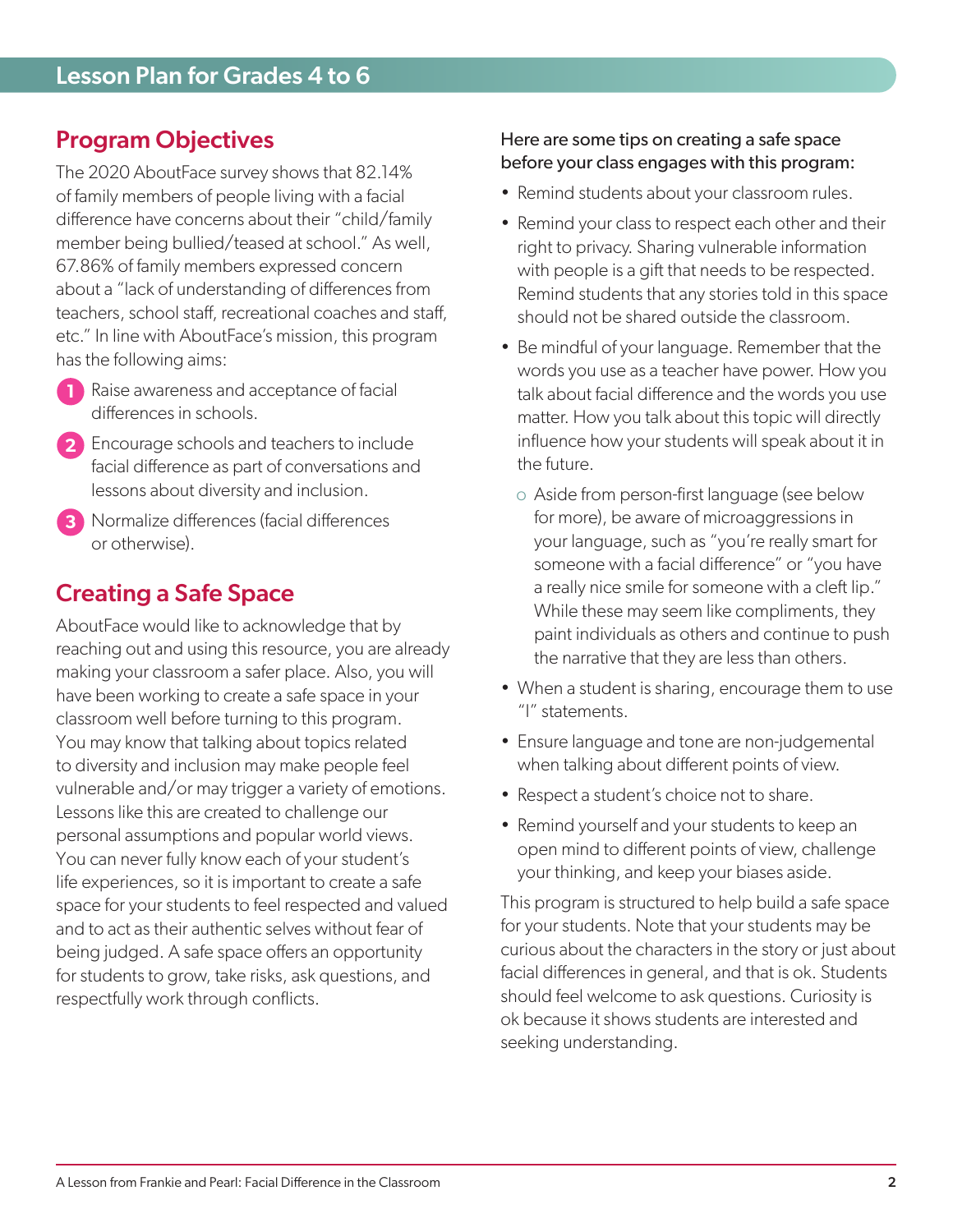# About Facial Differences

#### FACIAL DIFFERENCES 101

More than two million people in Canada are living with a facial difference. A person with a facial difference refers to anyone whose appearance, from the neck or above, has been affected by a congenital (from birth), acquired (after birth), or episodic (comes and goes) condition or syndrome. There are over 100 types of facial difference, ranging from complex craniofacial conditions to scaring and eczema. Examples of facial difference include cleft lip and/or palate, hemangiomas, facial palsy, vitiligo, Treacher Collins syndrome, car accidents or burns.

Facial differences affect each person differently, just like everyone's differences affect them differently. Society sometimes stereotypes or misunderstands people whose appearance seems unusual. People with a facial difference are often assumed to be developmentally impaired, unintelligent, disabled, sick, diseased, or contagious, which is frequently untrue. AboutFace encourages everyone to check in with themselves and register their assumptions and reactions in relation to individuals with a facial difference. Give yourself some grace, too; using this resource means you've been thinking about this and want to make a difference.

#### APPROPRIATE LANGUAGE

Facial difference is the preferred term by the community. Words such as disfigurement, abnormality, anomaly, or deformity have negative connotations and infer that there is something inherently wrong with the person, or that their facial difference is bad, scary, or needs to be fixed. By using difference, we are normalizing just that: differences.

AboutFace encourages the use of person-first language. Person-first language means addressing the individual before addressing their difference. For example, "The cleft-lip kid, James" is not personfirst language. "James has a cleft lip" is a person-first statement. We also encourage referring to the child by name and avoiding references to their facial difference unless pertinent to the conversation. Avoid using sensational or judgemental language when speaking about a facial difference or how it was acquired. Language like this can often trigger the student or create an idea that the person with a facial difference is to be pitied. In our animation, Frankie has a birthmark, which is the preferred term.

By modelling person-first language for your class you will make it easier for your students to adopt this language as well. If you get it wrong or one of your students gets it wrong, change what you are saying and move on. Don't worry and don't make a big deal about it. If one of your students has questions about the terms you are using, don't be afraid to give them an answer.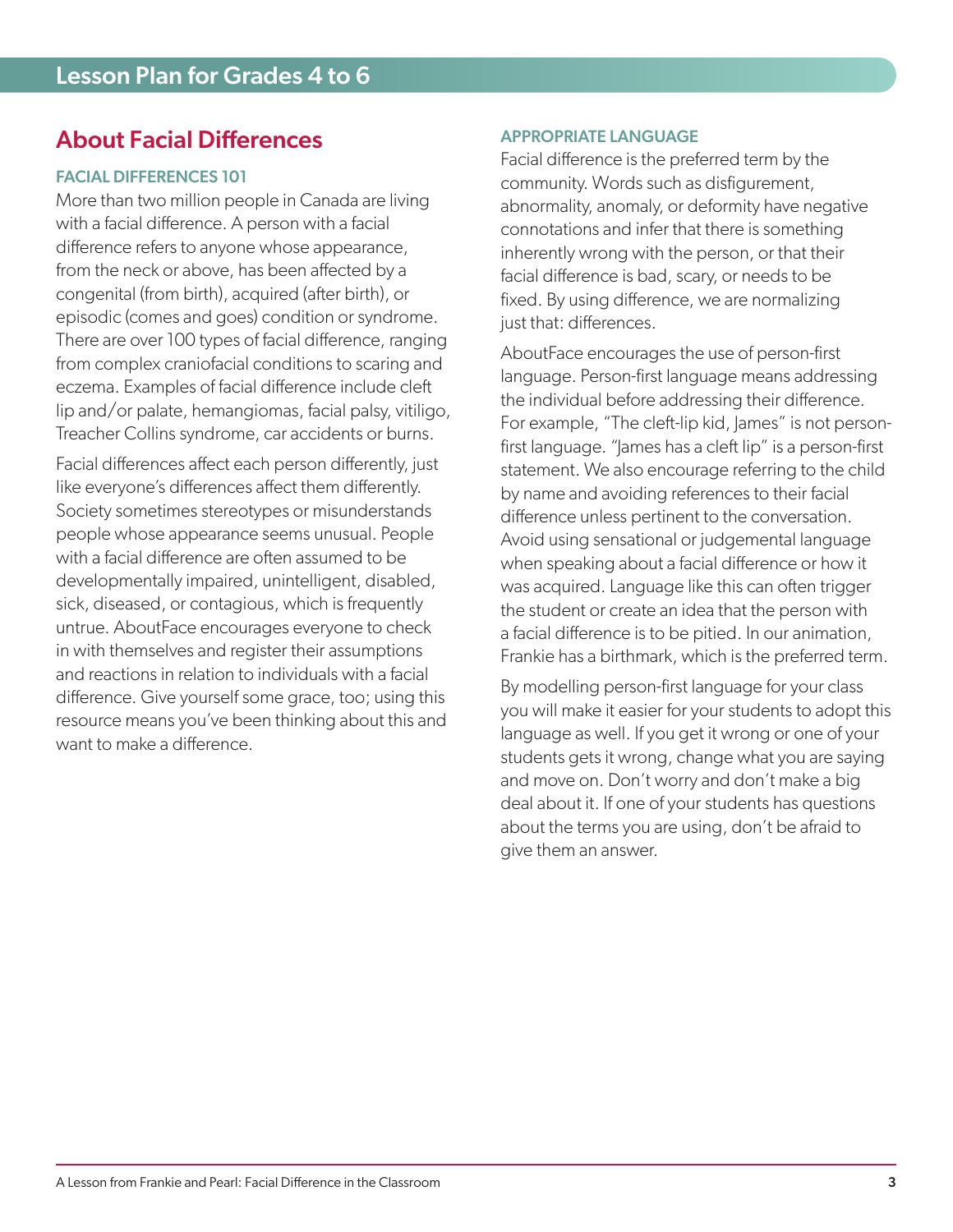# What You Will Need

- Small rectangles of paper (about 3 in. x) 4 in., but it doesn't need to be exact)
- Pencils/pens enough for one per student
- Paper-person cut-outs
- Pencil crayons, markers, crayons, etc.
- Construction paper
- Scissors
- Stickers or other decorating things (optional)

# Activity 1: First Impressions

#### ACTIVITY TIME 10 minutes

### **MATERIALS**

- Small rectangles of paper (about 3 in. x 4 in., but it doesn't need to be exact) – enough for one per student
- Pencils/pens

### **PURPOSE**

To show that everyone has different interests. Just because someone looks a certain way doesn't mean you know what they are like.

### **INSTRUCTIONS**

You can do this activity in a big group or smaller groups. The following instructions will be for smaller groups. For the whole class, omit the groups.

- **1** Split your class into groups of eight to ten students.
- **2** Everyone gets a small piece of paper.
- **3** On that paper, have each student write down something about themselves that might be surprising or that other people might not know. This can be hobbies, interests, or anything else. They should not write their name on the paper. You could ask them to fold up their paper.
- **4** Have the people in each group gather their papers into a pile.
- **5** Each person will take a turn to pick out a paper and read what is on it.
- **6** Have the group guess who they think that statement belongs to.
- **7** OPTIONAL: Mix up the groups and repeat the activity. Each student can use their original paper with their statement.

### THE DEBRIEF

- Were there any statements that you didn't expect would belong to certain individuals? If so, why?
- Why do you think you got some associations right or wrong?
- What is something that you can take away from this activity

# Activity 2: Inside and Outside

ACTIVITY TIME 20–25 minutes

#### **MATERIALS**

- Paper-person cut-outs enough for each student
- Markers, pencil crayons, crayons, etc.
- Construction paper
- Pencils
- Scissors

#### PURPOSE

• To help students recognize and describe their own outer and inner qualities and recognize that who we are on the outside is only part of the story.

### **INSTRUCTIONS**

#### The activity

**1** Give each student one sheet of the paperperson cut-out.

**2** Ask them to fold it along the joined line and cut it out (but not where it is folded). The cut-out should open like a book along the folded edge.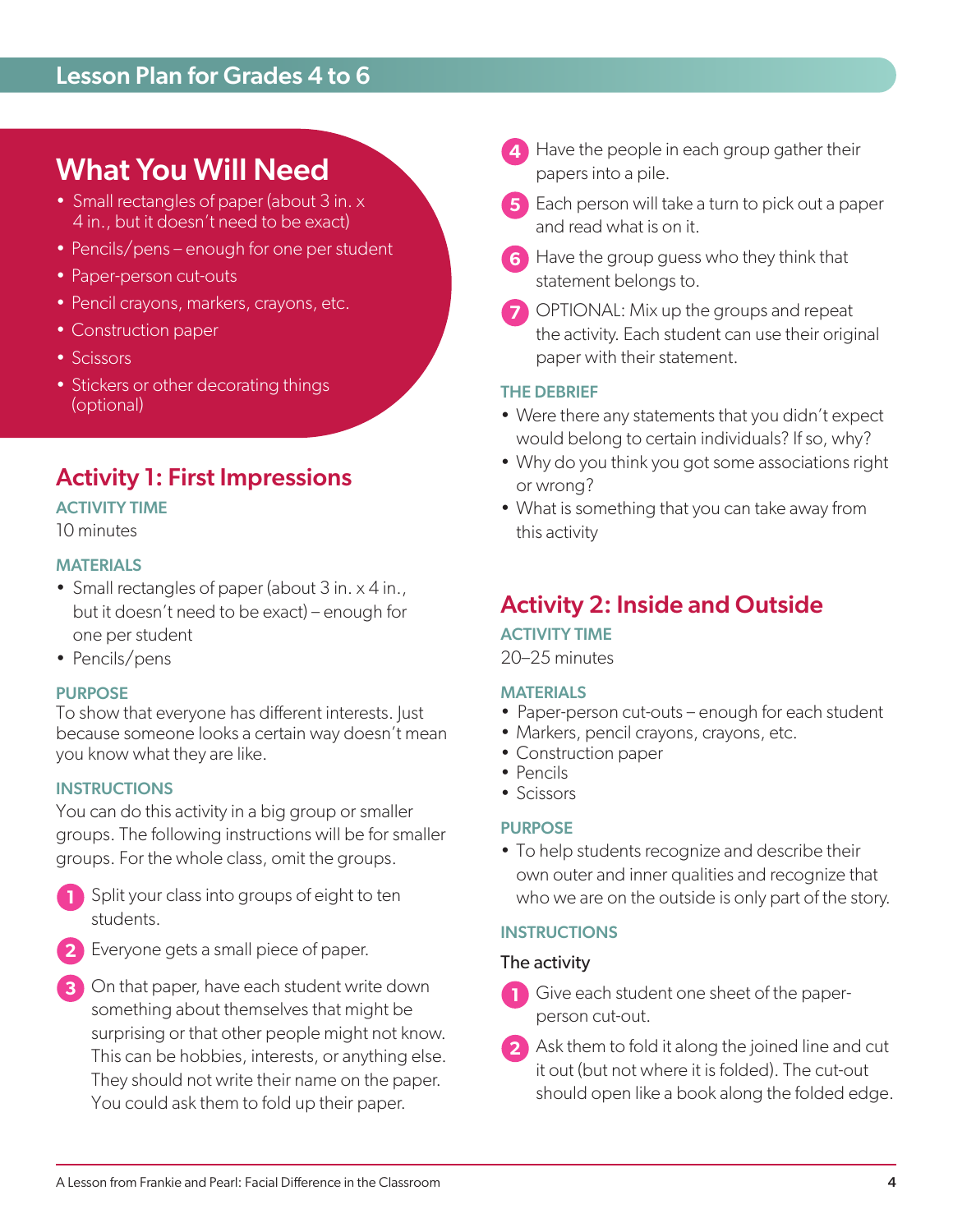- **3** On the outside of the cut-out, have the students dress or decorate it to look like them – both front and back. Dress it up, give it clothes, match eye colour, skin colour, hair type, etc. Alternatively, for the outside, you could ask them to draw how the world perceives them.
- **4** When they are finished with the outside, ask them to open up the cut-out and then write or draw who they are on the inside. To encourage them to be introspective about themselves, you could ask them some of the following questions:)
	- **a.** Are you kind, passionate, caring, ambitious?
	- **b.** What are some of your favourite hobbies, foods, activities, books?
	- **c.** What are some things that make you scared or nervous?
	- **d.** What is something you wish people knew about you?

#### The debrief

Open the floor so your students can share their work. If they want to pass, they can pass.

- What did they put on the outside?
- What did they put on the inside?
	- o What is something you wish people knew about you?
- Did you learn anything about yourself while doing this activity?

#### Questions for the group

- What do you think we can take away from an activity like this?
- Does how we look on the outside affect what we like or are like on the inside?

# Activity 3: Frankie and Pearl Video and FAQ Q&A

# ACTIVITY TIME

20–25 minutes

#### **MATERIALS**

- Frankie and Pearl video and some way to show the **[video](https://www.youtube.com/watch?v=R1hdSISTQog)**
- Chart paper, or black/whiteboard, or PowerPoint slide
- Markers (optional)
- Slips of paper (about three per person)
- Pen or pencil
- Construction paper (optional)
- Glue sticks (optional)

#### PURPOSE

• To build awareness and acceptance of facial differences and normalize differences (facial differences or otherwise).

### **INSTRUCTIONS**

#### Preface

You need to prepare for this activity ahead of time. After you show the Frankie and Pearl [video](https://www.youtube.com/watch?v=R1hdSISTQog), you and your class will engage in a series of Fearfully Asked Questions (FAQ) (questions they may be too afraid to ask or don't know if they can ask). These are questions children with a facial difference often hear or are asked. This will be a space where your students can safely ask and get answers to these questions.

#### Setup

Before you show the video, write the following nine questions on the board, chart paper, or a PowerPoint slide (make sure to number the questions and keep them hidden until after the video) $\cdot$ 



**1** What is on Frankie's face?

**2** Can Frankie wear make-up to cover it? Why doesn't Frankie wear make-up to cover it?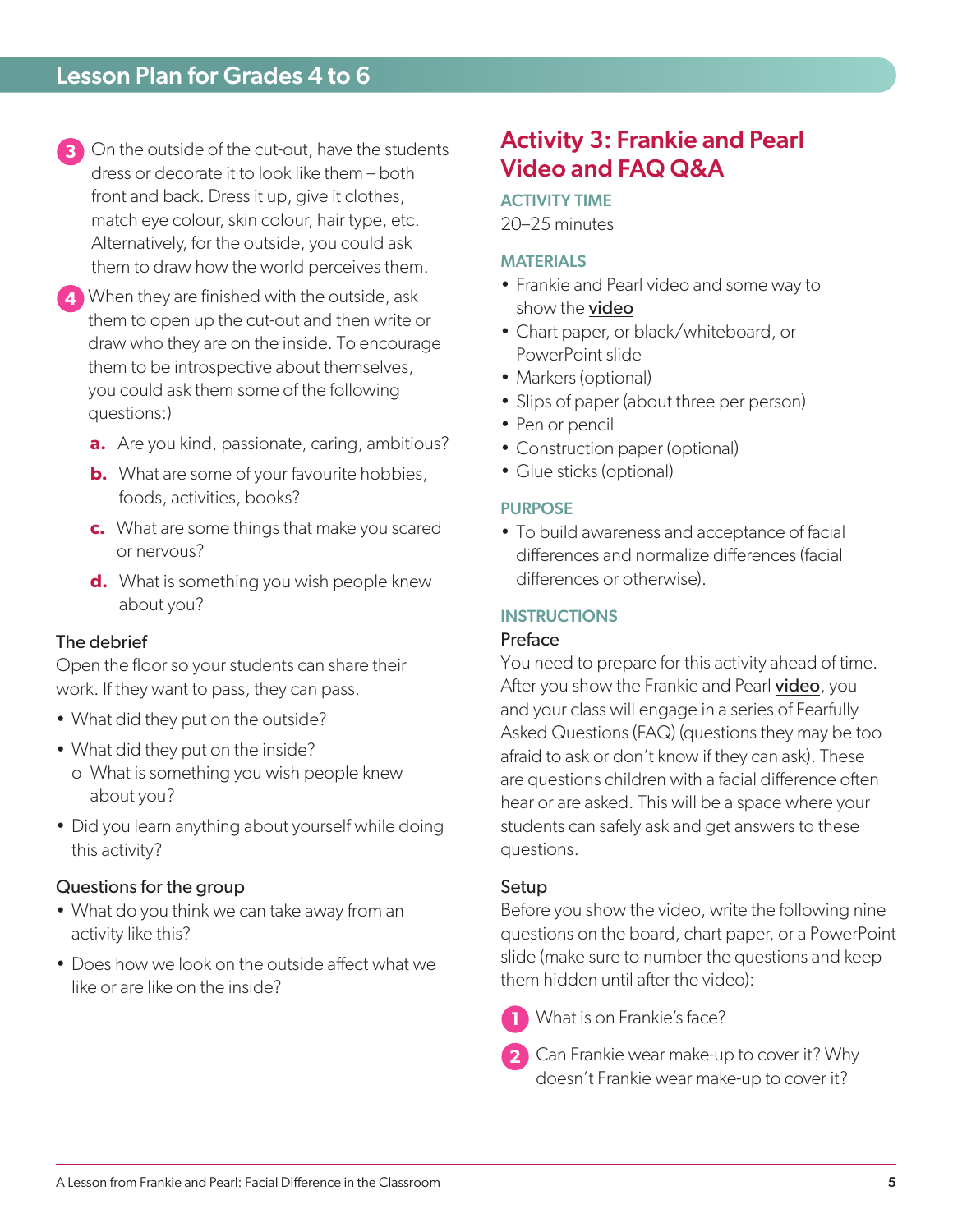- **3** Does it affect Frankie's ability to see or talk?
- **4** Can it go away? Can she have it removed, or why doesn't she have it removed? Does she need surgery to have it removed?
- **5** Is it contagious? Can I get her facial difference?
- **6** Do other people in Frankie's family have a birthmark?
- **7** How did she get her birthmark? Is it just a bruise?
- **8** Does her birthmark hurt?
- **9** What does Frankie think about her birthmark?

### The activity

- After the video, post or pull up the questions.
- **2** Hand out three pieces of paper to each student.
- **3** Read out the questions.
- **4** Ask them to think about the top three questions they would like answered, and then have them write the number of each question on the pieces of paper (one number per paper). These papers should be anonymous.
- **5** Collect the slips of paper (if you want, you can sort them so you can see which question is the most popular).
- **6** Go through and use the answer sheet below to help guide your answers to the questions.

#### ACTIVITY NOTES

- Remember that this Q&A time is a judgement-free zone. You may end up answering all the questions anyway!
- Feel free to throw some of the questions back at them such as number 3 and number 9 to get their thoughts and feelings. If your class has read Wonder by R.J. Palacio, they may already be ahead of the curve and have some thoughts or ideas about these answers.
- Feel free to ask your class questions such as the following:
	- o What was this video about?
	- o Who is Frankie? What does she look like?
	- o Who is Pearl? What does she look like?
	- o What does Frankie like to do?
	- o What do you like about the characters in the video?
	- o Do the characters in the video remind you of anyone?
	- o How do you think Frankie felt when her classmates pointed out her birthmark?
	- o Do you have something in common with the characters in the video, or are there differences among you? If so, what?
	- o Would you be friends with any characters in the video? Who?
	- o If you could ask a question to any character in the video, who would you ask a question to, and what would you ask them?
- This lesson plan can lead your class to talking about the representation of facial difference in the media: particularly, how individuals with a facial difference are typically shown as the villain.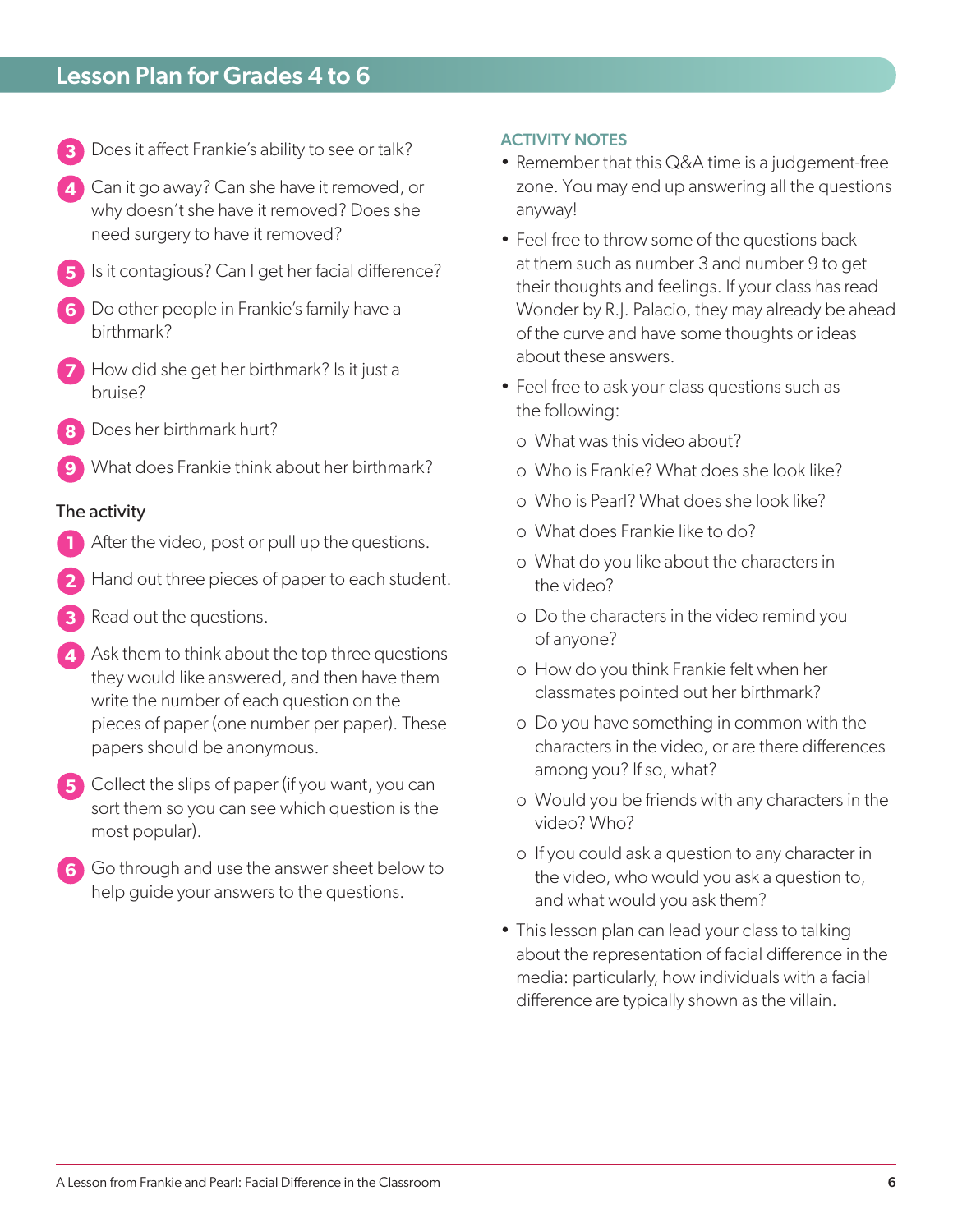# Frequently/Fearfully Asked Questions and Answers

### **1** What is on Frankie's face?

Frankie has what is called a birthmark. Birthmarks are marks on the skin that happen when or shortly after someone is born. They come in all shapes, sizes, colours, textures, and locations on the body or face.

Facial differences come in all types. Some can be birthmarks, like Frankie's; some are called cleft lip and palate, Treacher Collins Syndrome, or alopecia; and sometimes people acquire a facial difference from cuts, scars, or burns.

It is Frankie's choice if she shares information about her birthmark. Not everyone is comfortable talking about their facial difference, and they may choose not to answer your question. And that's ok.

### **2** Can Frankie wear make-up to cover it? Why doesn't Frankie wear make-up to cover it?

Some people with a facial difference like Frankie's may or may not choose to cover their facial difference with make-up. This is all personal preference! You cannot cover all facial differences with make-up, and many people with a facial difference choose not to. Some may choose to wear make-up like anyone else may wear make-up (it might depend on the day and how they are feeling).

It is Frankie's choice whether or not she wants to wear make-up. She may not want to. Frankie may like how her birthmark looks and therefore doesn't want to cover it. The same goes for other people with a facial difference. They may not choose to have cosmetic or elective surgery because they like the way they look. (There are several other reasons why someone may choose not to have surgery, this is just one). While some people may choose to mask or cover their facial difference, they don't have to. It is part of who they are, and no one should feel like they have to hide a part of themselves.

# **3** Does it affect Frankie's ability to see or talk?

Birthmarks affect each person differently. Frankie's birthmark does not affect her speech or sight; however, birthmarks can be a symptom of a different condition that may affect their speech or sight.

Sometimes a facial difference can affect a person's ability to see, talk, hear, or even eat and swallow. But this is not true for everyone with a facial difference. If someone's facial difference does affect their ability to do these things, they can work with doctors and specialists to help make it better for them, and yes, sometimes this can mean surgery. This also may mean that others may have to take more time to listen when someone is speaking.

Sometimes a facial difference doesn't affect any of the above. It just changes how the person looks.

### **4** Can it go away? Can she have it removed/ why doesn't she have it removed? Does she need surgery to have it removed?

Sometimes. Some birthmarks fade, shrink, or go away over time. This is not always the case. Some birthmarks will always be there. Sometimes birthmarks can go away with procedures such as surgery or laser therapy.

Like birthmarks, some facial differences go away, change, or become less noticeable over time or through treatment. Some surgeries are necessary, and the person can choose whether or not to have surgery, because the procedure is called elective or cosmetic.

### Some reasons why a person may choose not to have cosmetic or elective surgery:

- They like the way they look.
- There can be a risk related to the anesthetic.
- There can be a risk of complications due to the surgery.
- They want to wait to make the decision.
- Surgery can leave the person with more scars.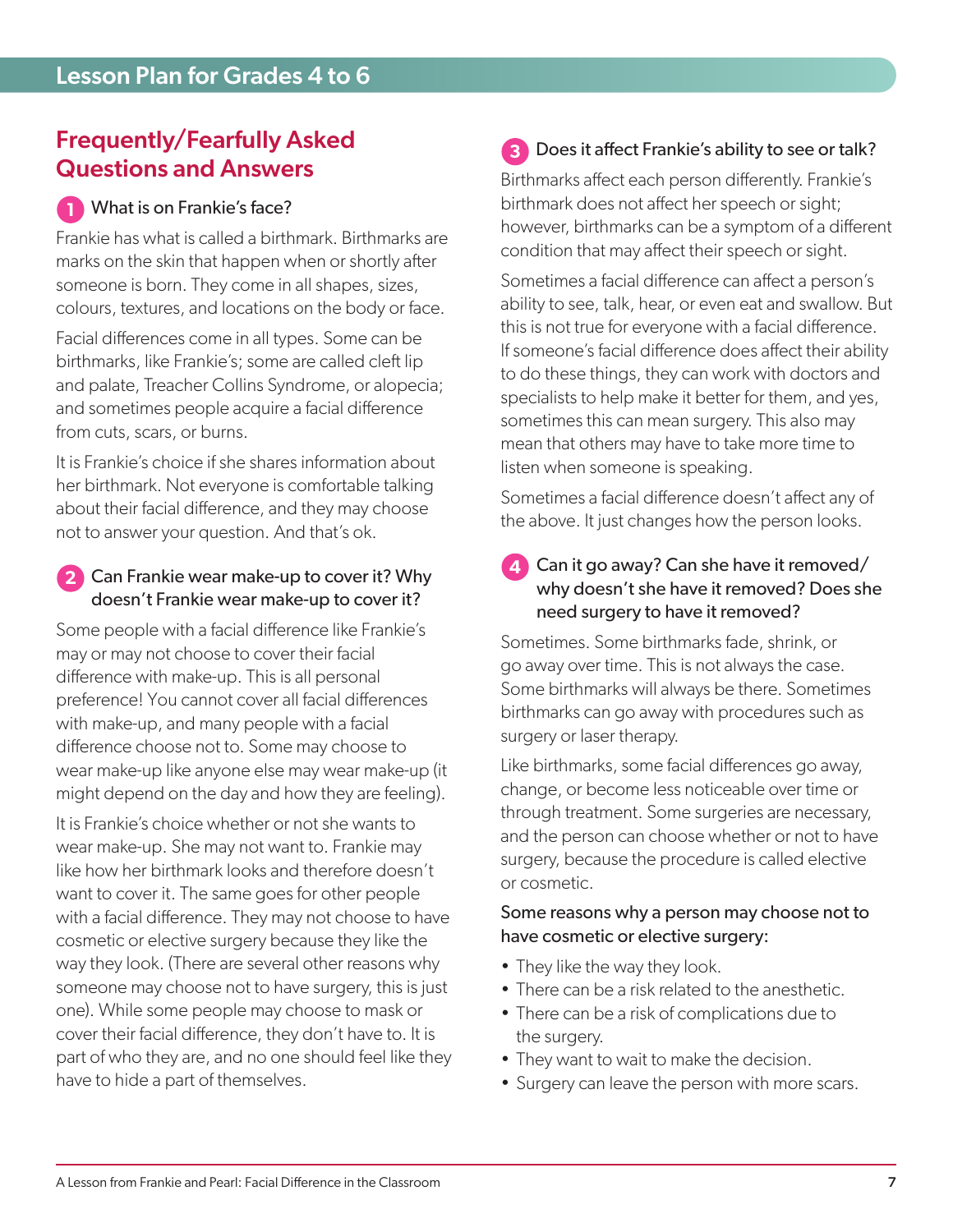### Some reasons why a person may choose to have cosmetic or elective surgery:

- They want to change the way they look.
- The surgery may improve their quality of life.
- The surgery can set them up better for future surgeries.

Before surgery, other factors people consider can include personal choice, access to healthcare, finances, pain tolerance, age, specific conditions, medical recommendations, and more!

Most times, surgeries can't make it "all go away" or "go back to normal." At the end of the day, surgeries are risky, and doctors/healthcare professionals would want to do them only if they are necessary or quality-of-life improving.

### **5** Is it contagious? Can I get her facial difference?

No birthmark is contagious. You cannot get this from other people. A birthmark is something you are born with. And, in fact, no facial difference is contagious.

### **6** Do other people in Frankie's family have a birthmark?

It is very rare for more than one person in a family to have a birthmark. However, it does happen. Birthmarks, in general, are pretty common and can happen anywhere on the body. However, we don't know if other members of Frankie's family have birthmarks.

Like birthmarks, while it can happen, it is uncommon for more than one person in a family to have a facial difference, unless that type of facial difference is hereditary (passed down through genes). These are rare.

### **7** How did she get her birthmark? Is it just a bruise?

Frankie was born with her birthmark. It is not just a bruise. Over time it may fade away or get smaller, like a bruise, but it is something she was born with.

Her birthmark could be from her blood vessels not forming properly, or it could be part of a tumour, or her skin in that area is just a different colour. While we know a lot about birthmarks, we don't always understand why they happen. It is Frankie's choice to share information about her birthmark with others.

If you have a mole or a birthmark on another part of your body, it's similar to that. Some people are born with a facial difference, and sometimes people have a facial difference from cuts, scars, or burns.

## **8** Does her birthmark hurt?

The birthmark itself doesn't hurt. The treatments can hurt, though, and it can be difficult to have to go to many doctor appointments.

Sometimes parts of a person's facial difference may cause discomfort or pain, but this is often not the case.

### **9** What does Frankie think about her birthmark?

People's thoughts and feelings about their facial difference change and evolve all the time, just like anyone's ideas about their appearance can evolve or change over time. Frankie's and other people's facial difference may become less important. Some may appreciate, celebrate, or grow to love their facial difference.

Friends and family members report that over time they don't notice facial differences as often as they did before. It is important to remember that a person's facial difference is only one part of them, and it may not even be the first thing they think about when it comes to describing themselves. There are lots of layers to all of us.

Children with a facial difference like the same things as other children, and they like to play the same things as other children like to play. They have the same struggles with schoolwork or reading or math or science. Their facial difference is only one part of the puzzle that makes them who they are.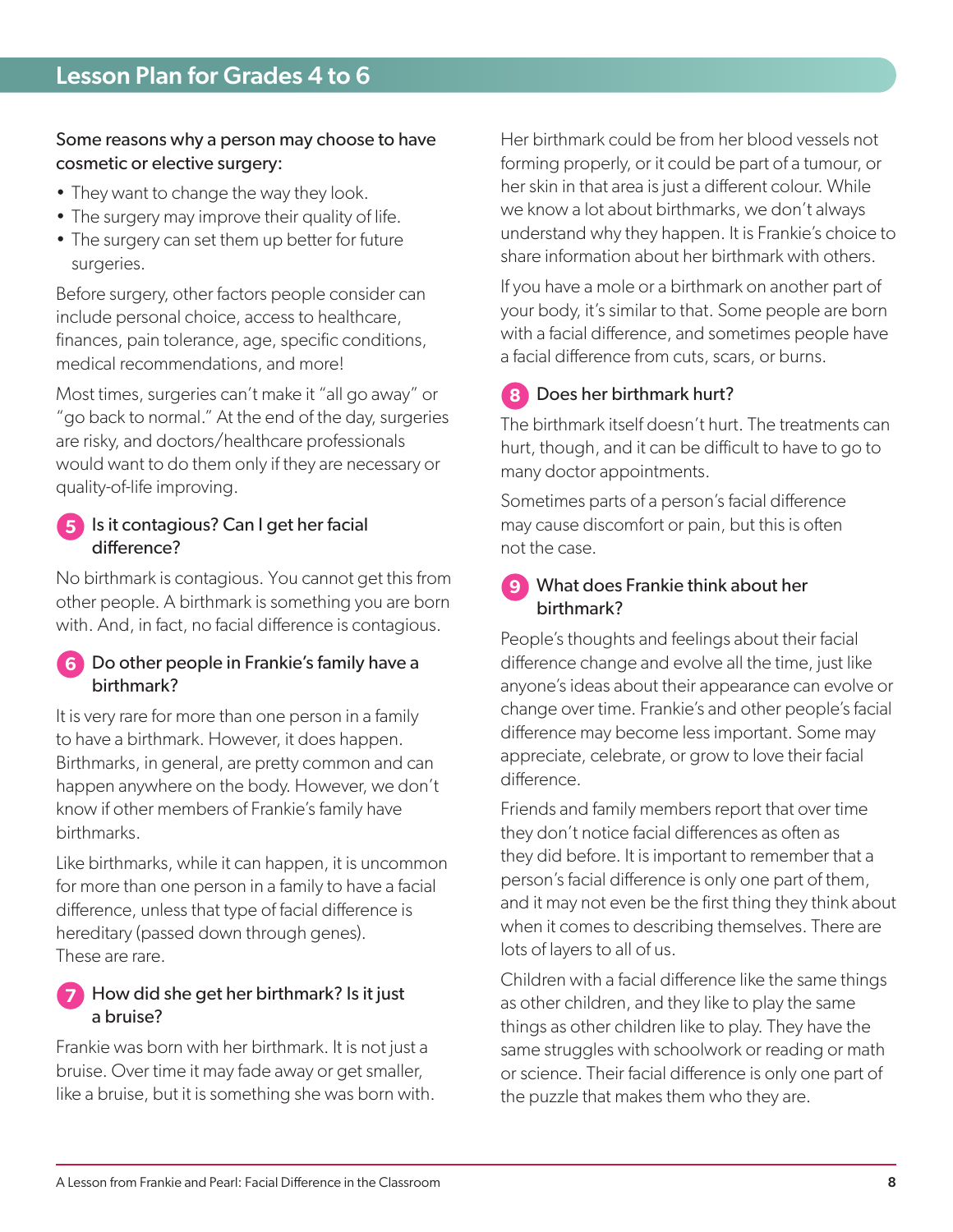